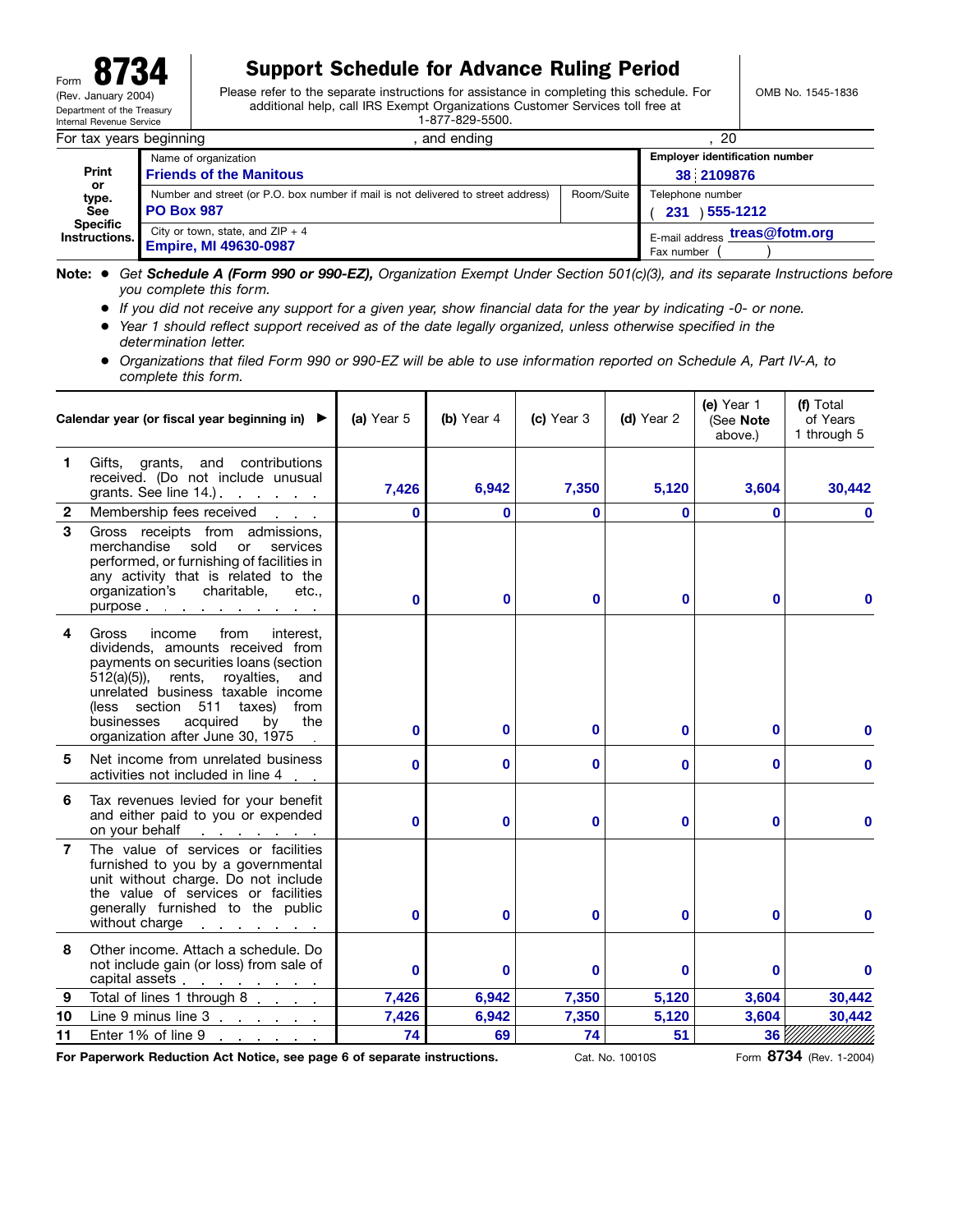|               | Form 8734 (Rev. 1-2004)                                                                                                                                                                                                                                                                                                                                                                                                                                                                                                                                                             | Page 2                                 |  |  |  |  |  |  |  |  |
|---------------|-------------------------------------------------------------------------------------------------------------------------------------------------------------------------------------------------------------------------------------------------------------------------------------------------------------------------------------------------------------------------------------------------------------------------------------------------------------------------------------------------------------------------------------------------------------------------------------|----------------------------------------|--|--|--|--|--|--|--|--|
| 12            | If you are an organization that normally receives a substantial part of your support from a governmental unit or from the general<br>public, complete lines 12a through 12f. (Sections 509(a)(1) and 170(b)(1)(A)(vi)). If you want the IRS to compute your public<br>support test as a section 509(a)(1) and 170(b)(1)(A)(vi) organization, complete only lines 12a and 12b.                                                                                                                                                                                                       |                                        |  |  |  |  |  |  |  |  |
|               | <b>a</b> Enter 2% of amount in column (f), line 10 $\ldots$ $\ldots$ $\ldots$ $\ldots$ $\ldots$ $\ldots$ $\ldots$                                                                                                                                                                                                                                                                                                                                                                                                                                                                   | 608<br>12a                             |  |  |  |  |  |  |  |  |
|               | <b>b</b> Attach a list showing the name of and amount contributed by each person (other than a governmental<br>unit or publicly supported organization) whose total gifts for Year 5 through Year 1 exceeded the                                                                                                                                                                                                                                                                                                                                                                    | 4,225<br>12 <sub>b</sub>               |  |  |  |  |  |  |  |  |
| c             | amount shown in line 12a. Enter the total of all these excess amounts entertainment of the state of the state o<br>▶                                                                                                                                                                                                                                                                                                                                                                                                                                                                | 30,442<br>12c<br>$\blacktriangleright$ |  |  |  |  |  |  |  |  |
|               | $\mathbf{0}$<br>$4 \underline{\hspace{1cm}} 6 \underline{\hspace{1cm}} 5 \underline{\hspace{1cm}}$<br><b>d</b> Add: Amounts from<br>$8 \overline{)}$ $\overline{0}$ $12b$ $\overline{)}$ $4,225$ $\overline{)}$ $\overline{0}$<br>column (f) for lines:                                                                                                                                                                                                                                                                                                                             | Millillillillilli<br>12d<br>4,225      |  |  |  |  |  |  |  |  |
| е             |                                                                                                                                                                                                                                                                                                                                                                                                                                                                                                                                                                                     | 26,217<br>12e<br>▶                     |  |  |  |  |  |  |  |  |
| f             | Public support percentage (line 12e (numerator) divided by line 12c (denominator)) e →                                                                                                                                                                                                                                                                                                                                                                                                                                                                                              | 12f<br>86 %                            |  |  |  |  |  |  |  |  |
| 13            | If you are an organization that normally receives: (1) more than 33%% of your support from contributions, membership fees,<br>and gross receipts from activities related to your exempt functions, and (2) no more than 331/3% of your support from gross<br>investment income and net unrelated business taxable income from businesses acquired by the organization after June 30,<br>1975, complete lines 13a through 13h. (Section 509(a)(2)). If you want the IRS to compute your public support test as a<br>section 509(a)(2) organization, complete only lines 13a and 13b. |                                        |  |  |  |  |  |  |  |  |
|               | a For amounts included in lines 1, 2, and 3 that were received from a "disqualified person," attach a list showing the name of,<br>and total amounts received in each year from, each "disqualified person." Enter the sum of such amounts for each year:                                                                                                                                                                                                                                                                                                                           |                                        |  |  |  |  |  |  |  |  |
|               |                                                                                                                                                                                                                                                                                                                                                                                                                                                                                                                                                                                     |                                        |  |  |  |  |  |  |  |  |
|               | <b>b</b> For any amount included in line 3 that was received from each person (other than "disqualified persons"), attach a list showing<br>the name of, and amount received for each year, that was more than the larger of (1) the amount on line 11 for the year or<br>(2) \$5,000. (Include in the list organizations as well as individuals.) After computing the difference between the amount received<br>and the larger amount described in (1) or (2), enter the sum of these differences (the excess amounts) for each year:                                              |                                        |  |  |  |  |  |  |  |  |
|               | (Year 5)  (Year 4)  (Year 3)  (Year 2)  (Year 1)                                                                                                                                                                                                                                                                                                                                                                                                                                                                                                                                    | 13c                                    |  |  |  |  |  |  |  |  |
| d             | Add: Line 13a total                                                                                                                                                                                                                                                                                                                                                                                                                                                                                                                                                                 | 13d  <br>$\blacktriangleright$         |  |  |  |  |  |  |  |  |
| е             |                                                                                                                                                                                                                                                                                                                                                                                                                                                                                                                                                                                     | 13e                                    |  |  |  |  |  |  |  |  |
| f             | Total support for section 509(a)(2) test: Enter amount from line 9, column (f) $\blacktriangleright$ $\lfloor$ 13f $\rfloor$                                                                                                                                                                                                                                                                                                                                                                                                                                                        | <u>SIIII TÄINII III III III III II</u> |  |  |  |  |  |  |  |  |
| g             | Public support percentage (line 13e (numerator) divided by line 13f (denominator)).                                                                                                                                                                                                                                                                                                                                                                                                                                                                                                 | 13g<br>$\blacktriangleright$<br>%      |  |  |  |  |  |  |  |  |
|               | h Investment income percentage (line 4, column (f) (numerator) divided by line 13f (denominator))                                                                                                                                                                                                                                                                                                                                                                                                                                                                                   | 13h<br>$\%$                            |  |  |  |  |  |  |  |  |
| 14            | Unusual Grants: For an organization described in line 12 or 13 that received any unusual grants during Year 5 through Year<br>1, attach a list showing for each year the name of the contributor, the date and amount of the grant, and a brief description<br>of the nature of the grant. Do not include these grants in line 1.<br>List the amount of unusual grants excluded for each year below.                                                                                                                                                                                |                                        |  |  |  |  |  |  |  |  |
|               |                                                                                                                                                                                                                                                                                                                                                                                                                                                                                                                                                                                     |                                        |  |  |  |  |  |  |  |  |
|               |                                                                                                                                                                                                                                                                                                                                                                                                                                                                                                                                                                                     |                                        |  |  |  |  |  |  |  |  |
| 15            | Please list the name and telephone number of an officer, director, or trustee who can be contacted during business hours if<br>we need more information. If someone other than an officer, director, or trustee will represent the organization, attach a properly<br>completed Form 2848, Power of Attorney.                                                                                                                                                                                                                                                                       |                                        |  |  |  |  |  |  |  |  |
|               | Jane K Williamson, Treasurer<br>Name:                                                                                                                                                                                                                                                                                                                                                                                                                                                                                                                                               |                                        |  |  |  |  |  |  |  |  |
|               | Type or print name and title.                                                                                                                                                                                                                                                                                                                                                                                                                                                                                                                                                       |                                        |  |  |  |  |  |  |  |  |
|               | 555-1212<br>231<br>Fax Number (if available): $($<br>Phone:                                                                                                                                                                                                                                                                                                                                                                                                                                                                                                                         |                                        |  |  |  |  |  |  |  |  |
|               | I declare under the penalties of perjury that I am authorized to sign this form on behalf of the above organization and that I have examined this form,<br>including the accompanying attachments, and to the best of my knowledge it is true, correct, and complete.                                                                                                                                                                                                                                                                                                               |                                        |  |  |  |  |  |  |  |  |
| <b>Please</b> |                                                                                                                                                                                                                                                                                                                                                                                                                                                                                                                                                                                     |                                        |  |  |  |  |  |  |  |  |
| Sign<br>Here  | Signature of officer, director, or trustee<br>Date                                                                                                                                                                                                                                                                                                                                                                                                                                                                                                                                  |                                        |  |  |  |  |  |  |  |  |
|               | <b>Jane K Williamson, Treasurer</b>                                                                                                                                                                                                                                                                                                                                                                                                                                                                                                                                                 |                                        |  |  |  |  |  |  |  |  |
|               | Type or print name and title or authority of signer                                                                                                                                                                                                                                                                                                                                                                                                                                                                                                                                 |                                        |  |  |  |  |  |  |  |  |
|               | ⊛                                                                                                                                                                                                                                                                                                                                                                                                                                                                                                                                                                                   | Form 8734 (Rev. 1-2004)                |  |  |  |  |  |  |  |  |